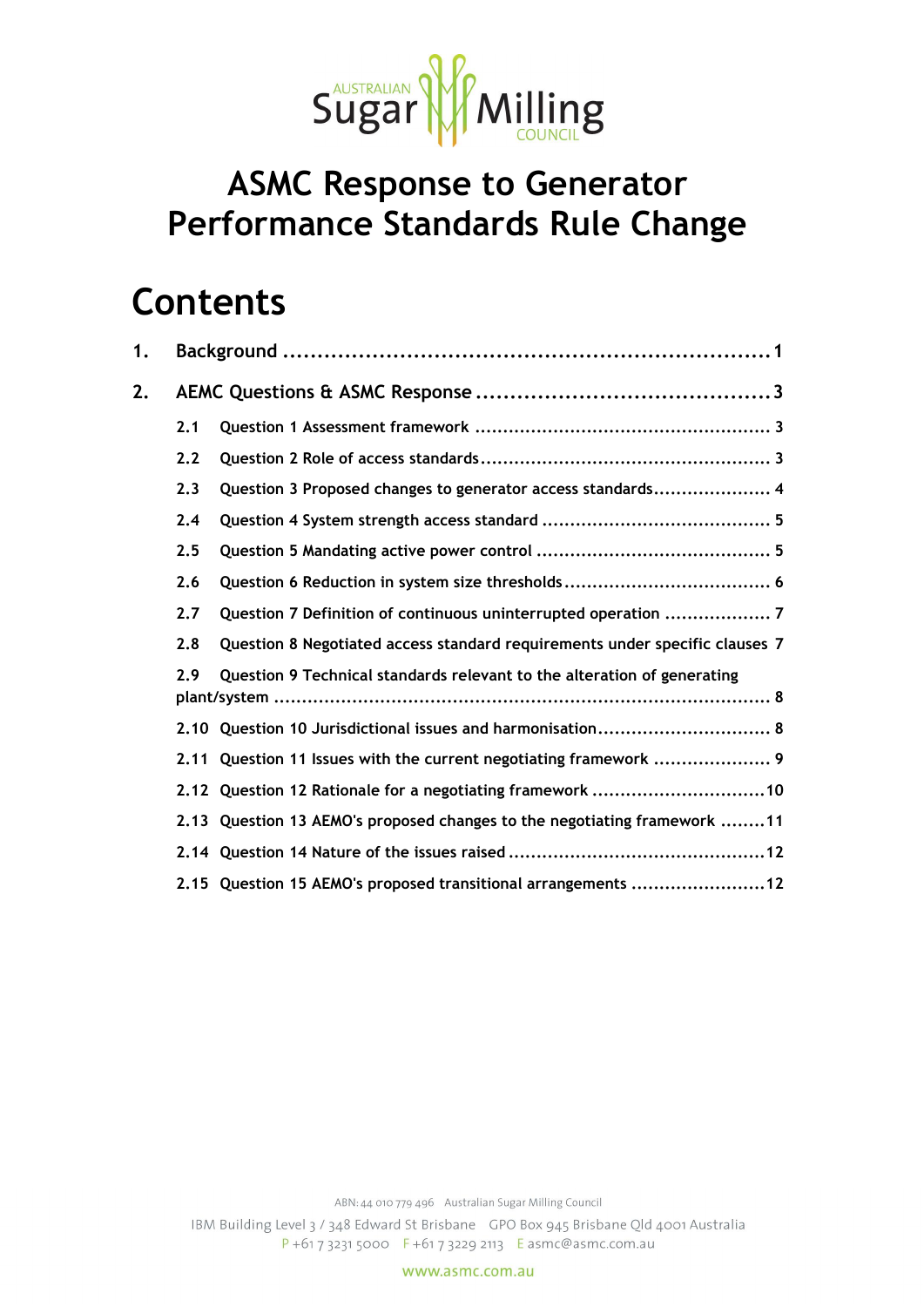

# **1. Background**

The Australian Sugar Milling Council (ASMC) members rely heavily on the electricity system in their milling activities. The members are subject to the National Electricity Rules (NER) for their interaction with the National Electricity Market (NEM) for electricity purchasing, generation and sales. This is significant for those sugar mills that have electricity generation systems that run synchronised with the National Grid (Grid).

The co-generation plant operated by the sugar millers provides significant value to the economy through:

- Energy productivity based on using waste from the milling process to generate renewable energy;
- Support for the local network operation particularly in areas where the mills are connected to weak network in relatively isolated parts of the system; and
- Providing diversified energy sources particularly renewable energy.

The co-generation plant represented by the sugar mill operations is classified as nonscheduled under the NER and this is important recognition of the integral nature of the steam and electricity generation with the production of sugar from the mills.

The AEMO proposed rule changes are important for the ASMC members and therefore considerable effort has been put into responding to the ASMC questions as part of the rule change consultation.

The ASMC responses to the specific AEMC questions are set out in the following section of this document.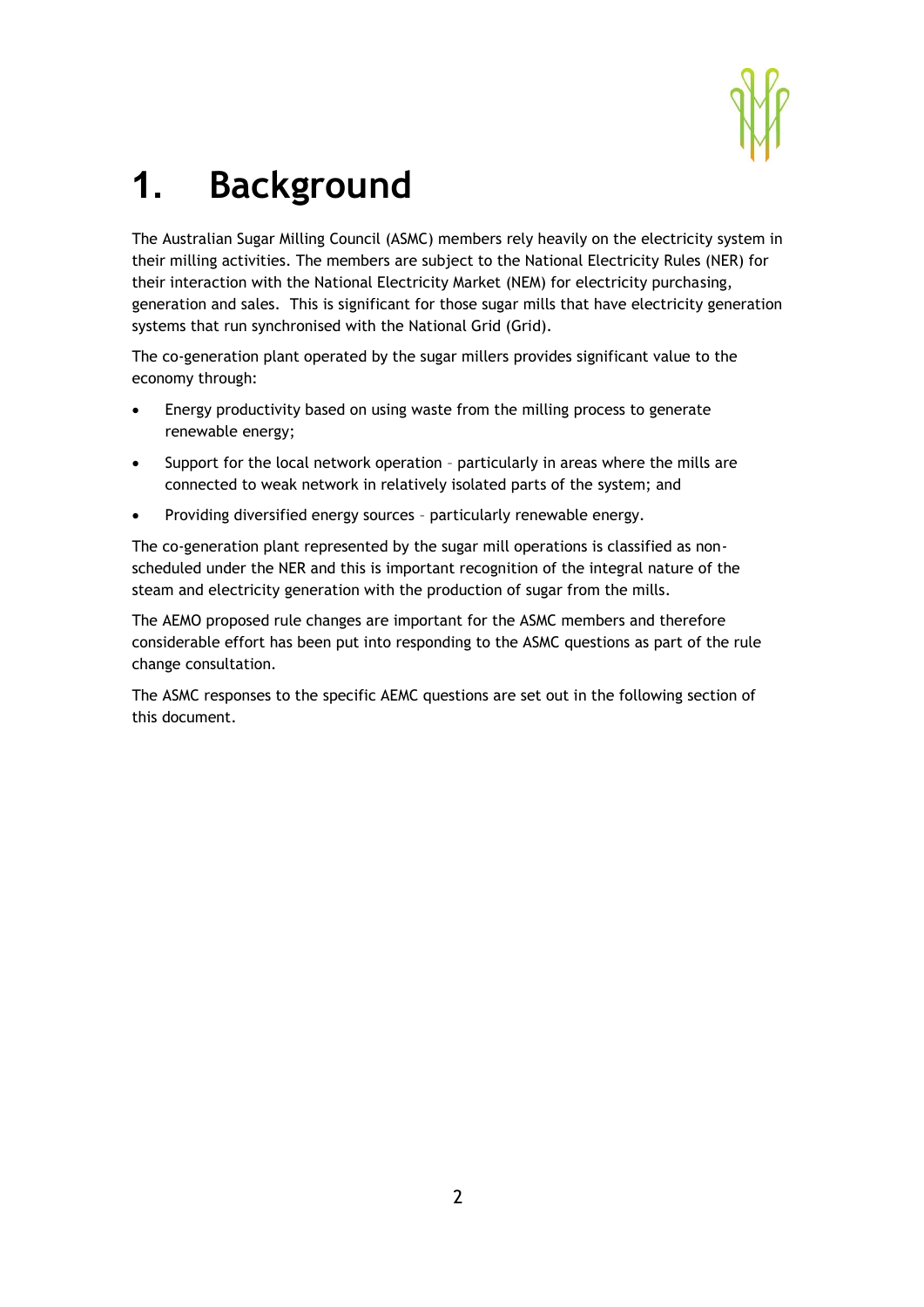

# **2. AEMC Questions & the ASMC Response**

This section provides the ASMC response to each of the 15 questions raised by AEMC in its consultation on the proposed rule changes. In each subsection of this section, the AEMC question is raised and the proposed ASMC response is then presented.

## **2.1 Question 1 Assessment framework**

#### **AEMC Question**

Do you agree with the Commission's proposed approach to assessing whether the rule change request will, or is likely to, contribute to the achievement of the national electricity objective? If not, how should it be assessed?

#### **Response to Q1**

The ASMC considers that the assessment framework is appropriate because it recognises the need for flexibility and technology neutrality to ensure cost-effective outcomes. This needs to translate into explicit recognition of the value of non-scheduled generation – particularly based on the use of energy by-products / waste in co-generation operations. The value of this energy productivity needs to be considered in the value-for-money / sustainable / efficient cost objectives of the NEO.

It is also important that the AEMC quantify the potential impacts and interactions between the system capability provided by the proposed rule changes and the market outcomes for both energy, frequency control ancillary services (FCAS) and emerging system support services (Fast Frequency Response (FFR) etc). This analysis should be based on a set of realistic scenarios for the regulatory framework covering energy and security including through the National Electricity Guarantee mechanism.

## **2.2 Question 2 Role of access standards**

#### **AEMC Question**

Do the current generator access standards require changes to help maintain power system security?

Would making changes to generator access standards represent the lowest cost approach to maintaining system security relative to other options?

Will mandating certain capabilities in generator access standards enable and support the establishment of ancillary services in future?

#### **Response to Q2**

The ASMC supports the concept of refining generator access standards to increase the power system security provided that: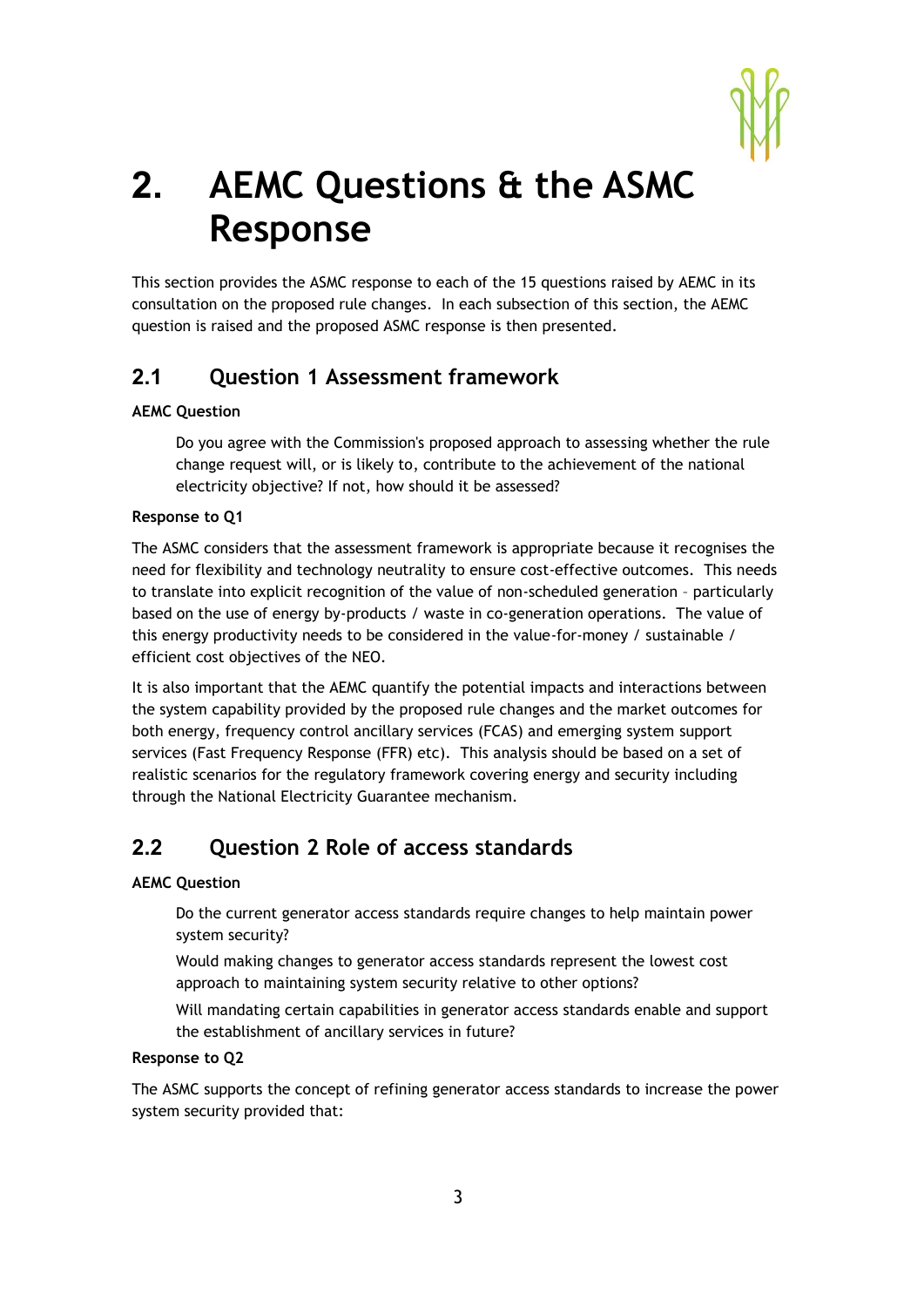

- 1 the costs of such changes are reasonable compared to other solutions and
- 2 a flexible approach to application of the new standards is adopted to ensure that investment in generation based around energy productivity is not made uneconomic.

ASMC members have a history of providing local system support because a large proportion of their synchronous generation assets are in weaker parts of the system. The ASMC considers that the application of the new standards to the emerging distributed generation model of the future supply system will assist in increasing the security of the whole system.

As recognised by AEMO and AEMC, the market frameworks for ancillary services (and potentially energy through the dispatch-ability and emissions guarantees) will be affected by changes to the generator access standards. The ASMC considers that the process of the rule changes assessment should provide information on the potential impacts on the energy and ancillary services markets.

The ASMC acknowledges the potential for generator access standards to provide the most cost-effective mechanism for ensuring the availability of the technical services required for maintaining the security of supply. The ASMC considers that the cost effectiveness of the technical services such as FCAS and FFR must be judged against the wider value created by specific generation, specifically where that generation is not the primary function – cogeneration. It will be important to distinguish the different classes of generators (scheduled / semi-scheduled / non-scheduled) when applying the new standards.

## **2.3 Question 3 Proposed changes to generator access standards**

#### **AEMC Question**

For each of AEMO's technical recommendations set out in Appendix B:

- Do you agree with AEMO's analysis of the issue in relation to the proposed change to the access standard?
- Would the proposed change address the issue raised by AEMO? If not, what alternative solutions are there?
- Does the proposed change represent an unnecessary barrier to entry, having regard to the costs imposed by the change and the technical capabilities of different technologies?

Can you provide an indication of the costs associated with the proposed change?

#### **Response to Q3**

The ASMC considers AEMO's approach to be reasonable; the approach, in the ASMC's view, is an important element of the issue of security, reliability and cost effectiveness of the supply system. It is only one element of the solution and needs to be complemented with:

- Improved modelling capability within AEMO to improve the reliability of short-term dispatch and forecasting;
- Market developments that ensure appropriate diversity of influence rather than the risk of market dominance by a small number of participants within the markets for both energy and ancillary services; and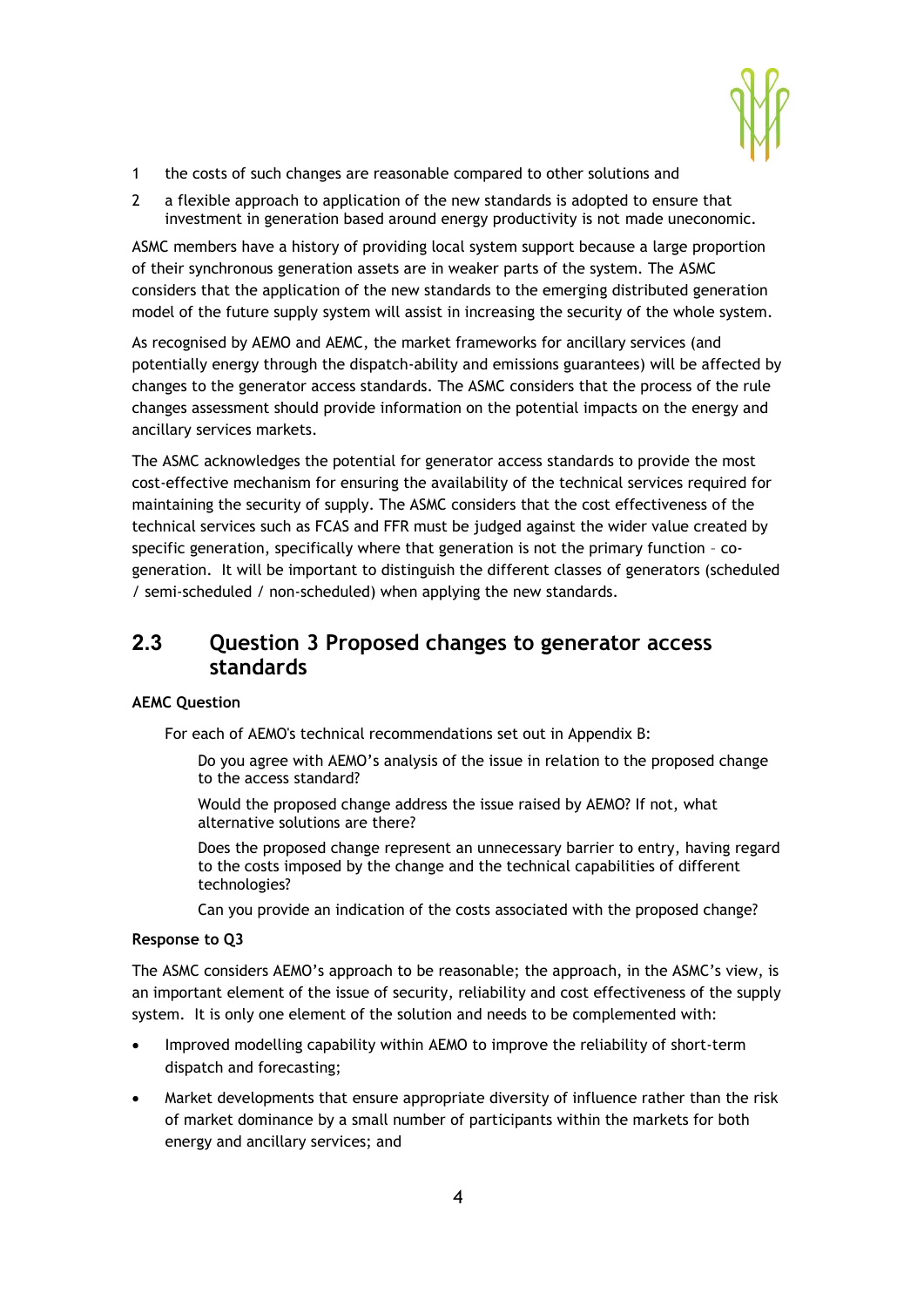

 Reasonable negotiating approaches by the network service providers (NSPs) that recognise the balance between higher generator performance standards and more costeffective delivery of the changing requirements for network performance and system security.

## **2.4 Question 4 System strength access standard**

#### **AEMC Question**

Do you agree with AEMO's analysis of the issue related to system strength?

Would the proposed changes address these issues, particularly in light of the Commission's managing system fault levels rule change final determination? If not, what alternative solutions are there?

Would the proposed changes relating to system strength represent an unnecessary barrier to entry, having regard to the costs imposed by the change and the technical capabilities of different technologies?

#### **Response to Q4**

The key concern of the ASMC is the fact that the standards that apply to the system do not always recognise the variation in strength of the system and particularly the local network capability in the network areas at the extremes of the Grid. Most ASMC members are connected to relatively weak transmission or distribution systems because they are in relatively sparsely populated regional areas and are located a long electrical distance from major other generation. Some milling connections may struggle with maintaining operation with a short circuit ratio of 3.0 as proposed so exemption / grandfathering for existing plant is important.

It is important that the value of synchronous non-scheduled generation as represented by sugar mill based generators is recognised for its contribution in the weaker parts of the networks where it generally operates.

## **2.5 Question 5 Mandating active power control**

#### **AEMC Question**

Do you agree with AEMO's analysis of the issue related to active power control?

Would the proposed changes address these issues? If not, what alternative solutions are there?

Would the proposed changes relating to active power control represent an unnecessary barrier to entry, having regard to the costs imposed by the change and the technical capabilities of different technologies?

What are the risks associated with mandating active power control capabilities?

What impacts would a mandated active power control capability have on competition in FCAS markets, and therefore FCAS prices?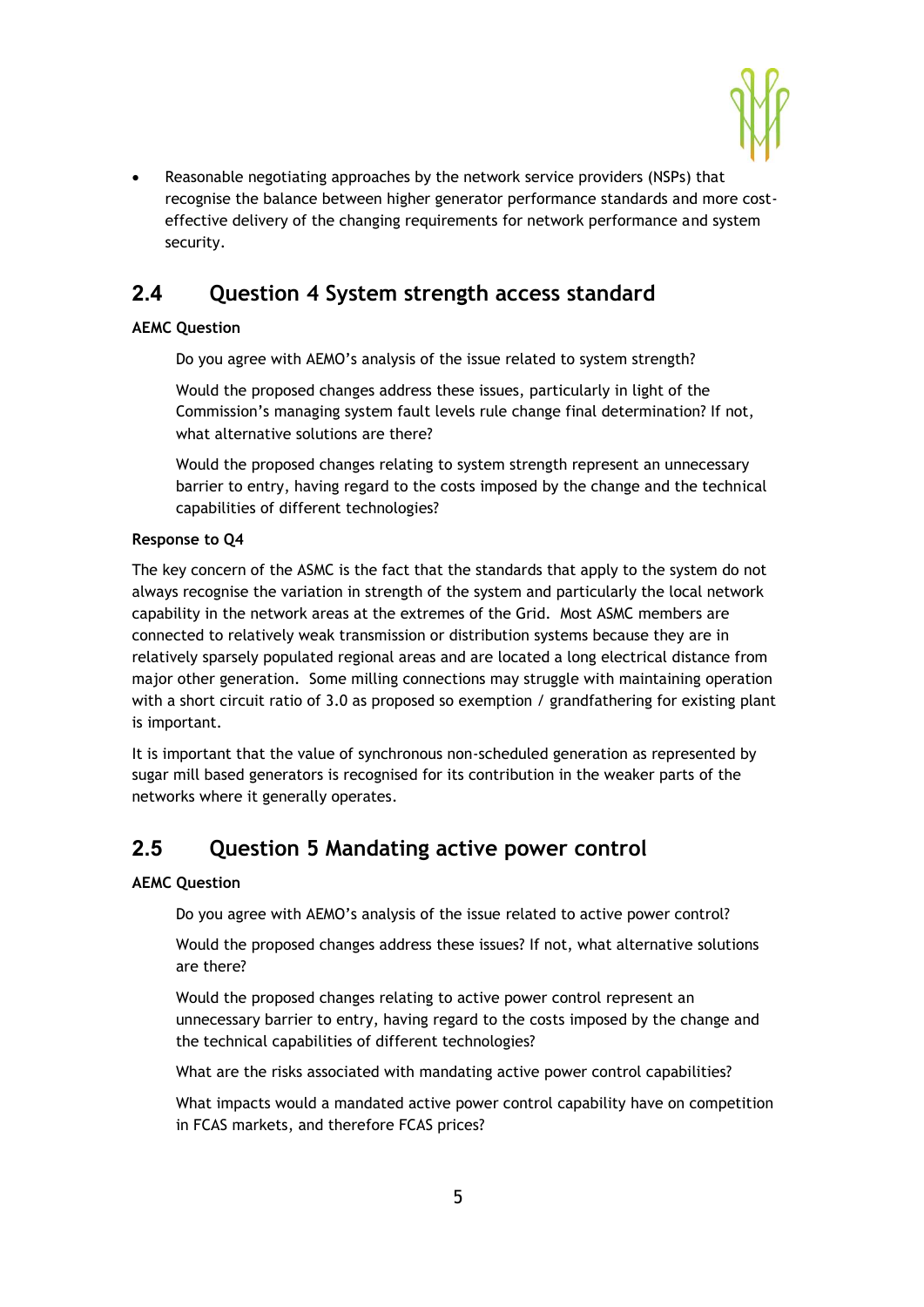

#### **Response to Q5**

The ASMC does not object to the AEMO approach of ensuring there is adequate supply of active power control which distorts / bypasses the market driven investment signals in the FCAS market.

The ASMC considers the proposed changes to the automatic access standard and the minimum access standard will have an acceptable impact on future investment in cogeneration facilities in sugar industry. This is because modern generation plant and controls have the capabilities for active power control being sought through this rule change at little or no additional capital costs. There are some risks that the costs of the appropriate communications pathways can be prohibitive for some of the more remote generator installations.

There needs to be some flexibility and a basis for a judgement by AEMO, the NSP and the cogenerator if the costs of the communications system required to meet automatic standards risk the viability of the investment in energy productivity contributed by the co-generation plant. The discretion to accept a lower standard of communications needs to account for the size of the co-generation and hence its impact on the wider system, the value of the cogeneration plant for its normal contribution to the strength of the local system and the wider value of energy productivity. This may outweigh the risk associated with lowerperforming active power controls than can be achieved in more meshed parts of the system.

It is important that existing plant is protected from any retrospective application of the new standards because of the high cost of retrofitting in the highly integrated process and generation facilities in sugar mills.

## **2.6 Question 6 Reduction in system size thresholds**

#### **AEMC Question**

Do you agree with AEMO's view that standards should not consider generating system size in their application appropriate? If not, what alternatives are there?

Would the proposed changes to the thresholds for certain generator access standards represent an unnecessary barrier to entry, having regard to the costs imposed by the change and the technical capabilities of different technologies?

Can you provide an indication of the costs associated with the proposed changes?

#### **Response to Q6**

The ASMC does not consider that synchronous generators with capacities less than 5MW should be required to meet performance standards. This is because the risk to the security of the system is low and the value of the synchronous generation is valuable under all operating conditions. The AEMO proposal recognises that it is not practical to apply Automatic Governor Control (AGC) conditions to non-scheduled generators; the ASMC endorses this approach.

The expansion of the remote monitoring facilities is acceptable for new sites in general. It is important that sites that may be modified such that the site requiring alteration of the connection agreement should not be sufficient to trigger the up-grading of remote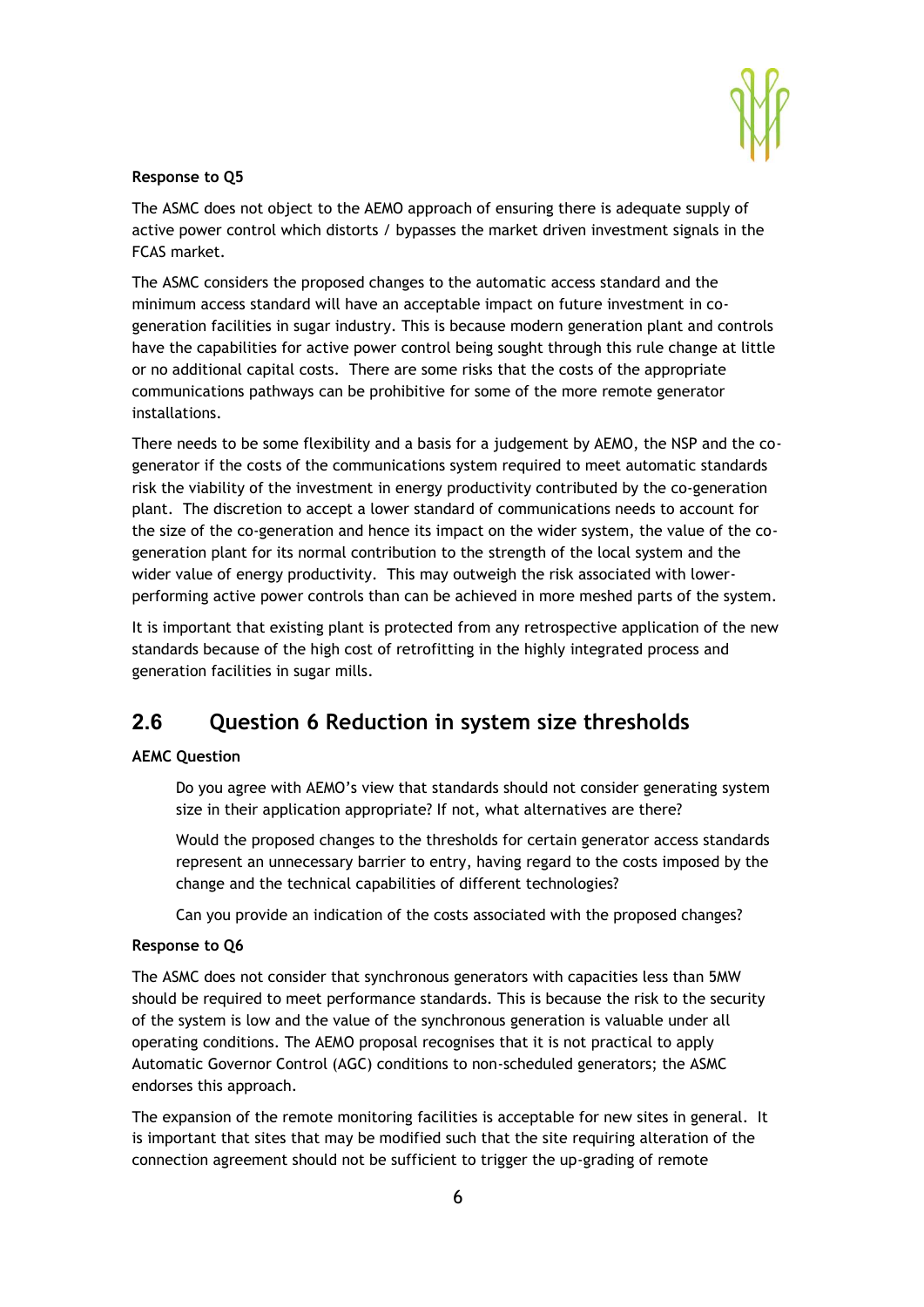

monitoring. There should be a process for the generator to agree with the NSP that upgrading the existing remote monitoring is inappropriate. This would be where the costs of such an upgrade of remote monitoring are additional to the proposed changes to the site being considered by the mill and are considered unreasonable in magnitude.

## **2.7 Question 7 Definition of continuous uninterrupted operation**

#### **AEMC Question**

Do you think the current definition of continuous uninterrupted operation raises issues for maintaining power system security?

Would the proposed change to the definition of continuous uninterrupted operation address the issues raised by AEMO? If not, what alternatives are there, for example what materiality thresholds should apply?

Would the proposed change to the definition of continuous uninterrupted operation represent an unnecessary barrier to entry, having regard to the costs imposed by the change and the technical capabilities of different technologies?

#### **Response to Q7**

The ASMC agrees that the current definition of 'continuous uninterrupted operation' creates uncertainty for connecting parties negotiating with AEMO and the NSP. Removing the threshold description of "substantially" maintaining the generator's active and reactive response will assist with resolving the uncertainty.

In particular, the ASMC does not consider the new definition of 'continuous uninterrupted operation' as an investment hurdle for the co-generation plant that is considered likely to be useful in developing the improved energy productivity sought by ASMC members. The ASMC also supports how the performance standards are met. It should be open to the generator to either:

- provide the continuous uninterrupted generation within its plant / site; or
- contract for services that deliver the effective continuous uninterruptible operation electrically on the local network – not necessarily at the generator connection point.

## **2.8 Question 8 Negotiated access standard requirements under specific clauses**

#### **AEMC Question**

Do you agree with AEMO's analysis of the issues in relation to negotiated access standard requirements?

Would the proposed changes address the issues raised by AEMO? If not, what alternatives are there?

Would the proposed changes represent an unnecessary barrier to entry, having regard to the costs imposed by the change and the technical capabilities of different technologies?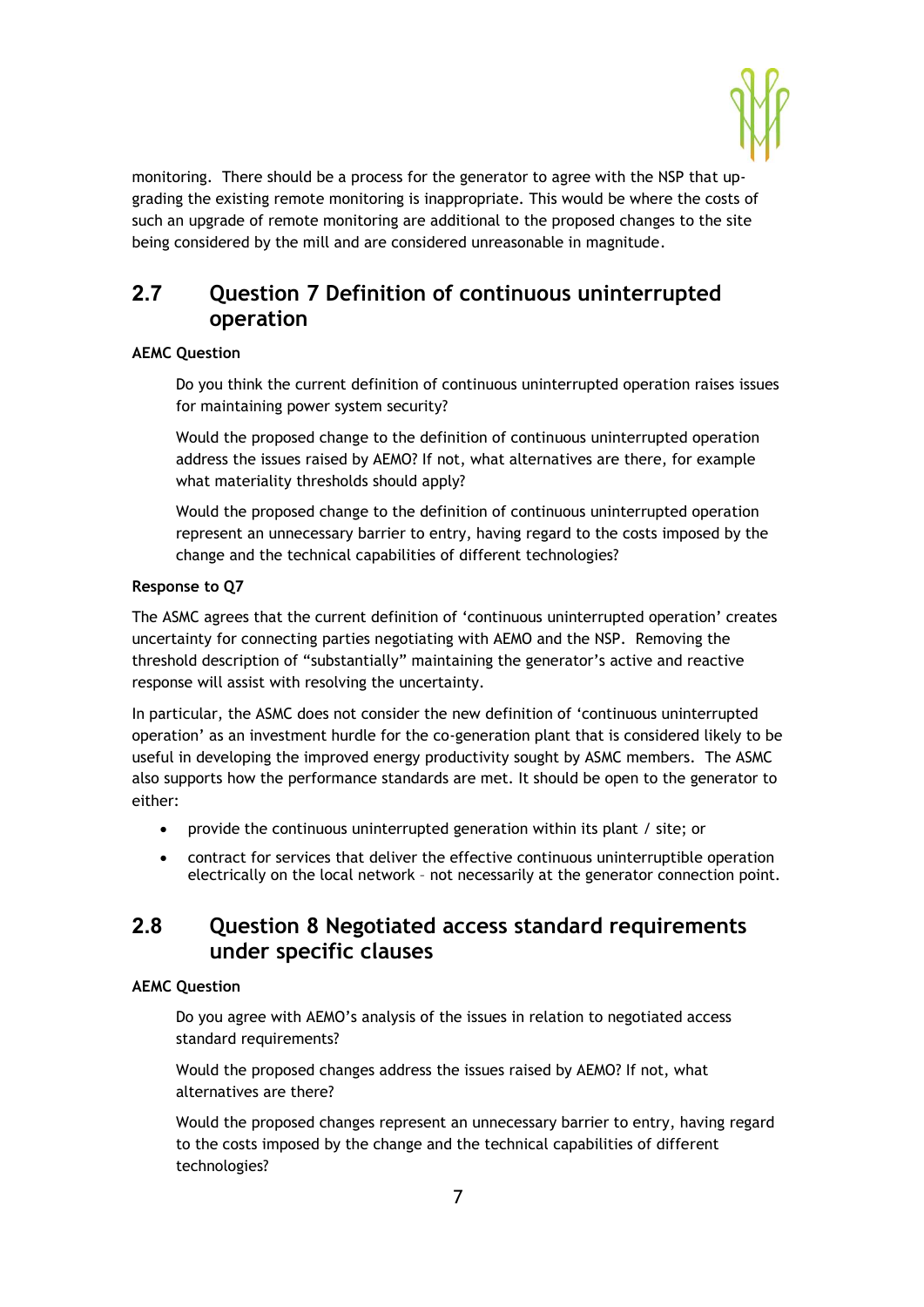

#### **Response to Q8**

The AEMO proposal has reasonable capability to contribute to the security of the system. The 100MW limit on reduction of generation in the system seems arbitrary. In the ASMC's view, AEMO's proposal is prescriptive, when it does not have to be. The security of the system needs to be managed with dynamic limits, based on the high-quality modelling that AEMO can undertake because of the quality of information it has. The limits should be able to be reduced as the AEMO modelling improves and the level of generator control increases with the installation of new plant, consistent with the other changes proposed by AEMO.

Raising the negotiated access standard for generating system response to disturbances following contingency events (Cl S5.2.5.5) is reasonable for greenfield sites. However, the exemptions for existing plant should be maintained for the life of that plant given the integration of the generating plant with the core site milling process.

## **2.9 Question 9 Technical standards relevant to the alteration of generating plant/system**

#### **AEMC Question**

Do you agree with AEMO's analysis of the issues related to the technical standards for alteration of generating plants or system?

Would the proposed change address the issues identified by AEMO? If not, what alternatives are there?

Would the proposed changes to standards relevant to the alteration of generating systems or plant represent an unnecessary barrier to investment, having regard to the costs imposed by the change and the technical capabilities of different technologies?

#### **Response to Q9**

The ASMC is concerned that the mandatory nature of the increased performance obligation triggered by changes to an existing voltage control system and protection system.

In general, the ASMC members have plant where the generation is a by-product of the milling process and is focused on the core production on the site – which is not electricity. The production of electricity is related to energy productivity, which is based on employing waste products from the sugar production process.

The ASMC considers there should be some discretion for the NSP or AEMO to limit the application of the revised standards if the generator can demonstrate that the costs of meeting the revised standard for existing plant are unreasonable in light of the energy productivity value created. The criteria to be applied should recognise the impact on the core production process for co-generation plants.

## **2.10 Question 10 Jurisdictional issues and harmonisation**

#### **AEMC Question**

How important is a consistent approach to generator access standards across regions?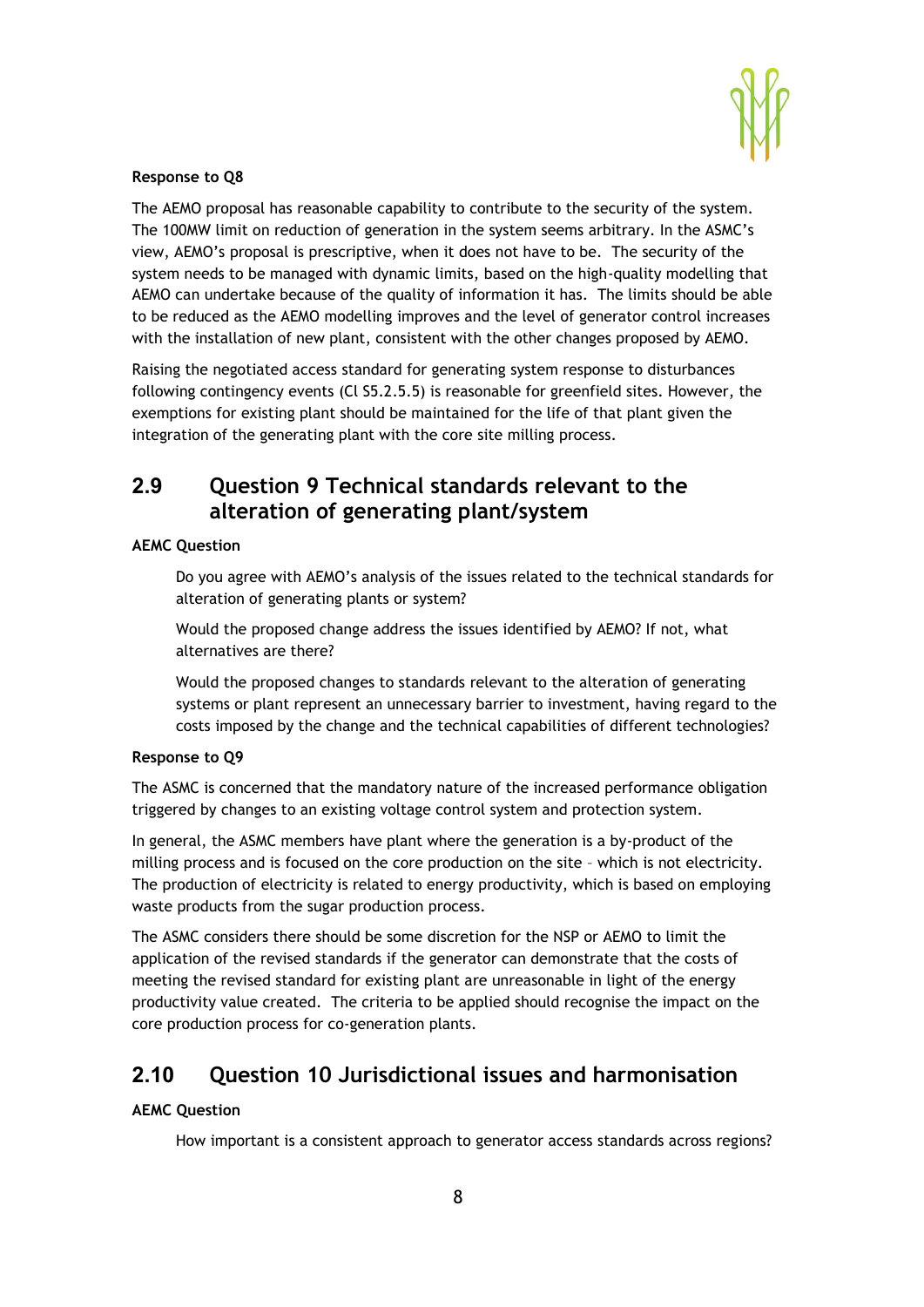

Are AEMO's proposed changes sufficient to manage system security across all areas of the power system so that jurisdictional arrangements (such as ESCOSA's licensing conditions for connecting generators in South Australia) are not required?

Are there changes in addition to those proposed by AEMO that stakeholders consider necessary to avoid the need for jurisdictional specific arrangements?

#### **Response to Q10**

The ASMC supports the principle of consistency of access standards across the NEM. However, the ASMC's position is subject to the recognition of the various categories of generation and their technical and energy productivity contribution to the system and the wider economy.

It is important to recognise the role and value of co-generation and the non-scheduled category of generation as contributing to the wider economic value through energy productivity via the use of waste energy to produce electricity. There does need to be continued discretion for AEMO and the NSPs to negotiate standards as close as practical to the nationally consistent automatic access standards.

## **2.11 Question 11 Issues with the current negotiating framework**

#### **AEMC Question**

Do AEMO and NSPs have adequate powers under the NER to require connection applicants to set performance standards at levels that do not negatively impact power system security? Are there other factors that may impact the effectiveness of the negotiating process?

How does the negotiating process operate in practice for participants? Is AEMO's view that connection applicants generally aim for the minimum access standards, and negotiate away from that position, an accurate representation of most negotiations?

What are the costs of the current negotiating framework for market participants and AEMO?

#### **Response to Q11**

The ASMC's industry experience is that the volume of applications for connection of generation in recent years has strained the resources of the NSPs and AEMO. Given this, the ability for NSPs and AEMO to respond using the negotiating framework has been inadequate and bureaucratic.

In market-focused systems, parties will adopt the minimum standards available / required to reduce costs / liabilities, even when there is minor additional costs in delivering greater capability. Therefore, the minimum standards are generally the target contractual position unless it is expedient to take a higher standard.

The powers of AEMO and the NSPs under the current negotiating framework are adequate. However, the implementation of the negotiation process would be assisted by a more "customer focused" culture within some parts of AEMO and some NSPs being conscious of / consistent with the permissive nature of the NER. In this context, the negotiating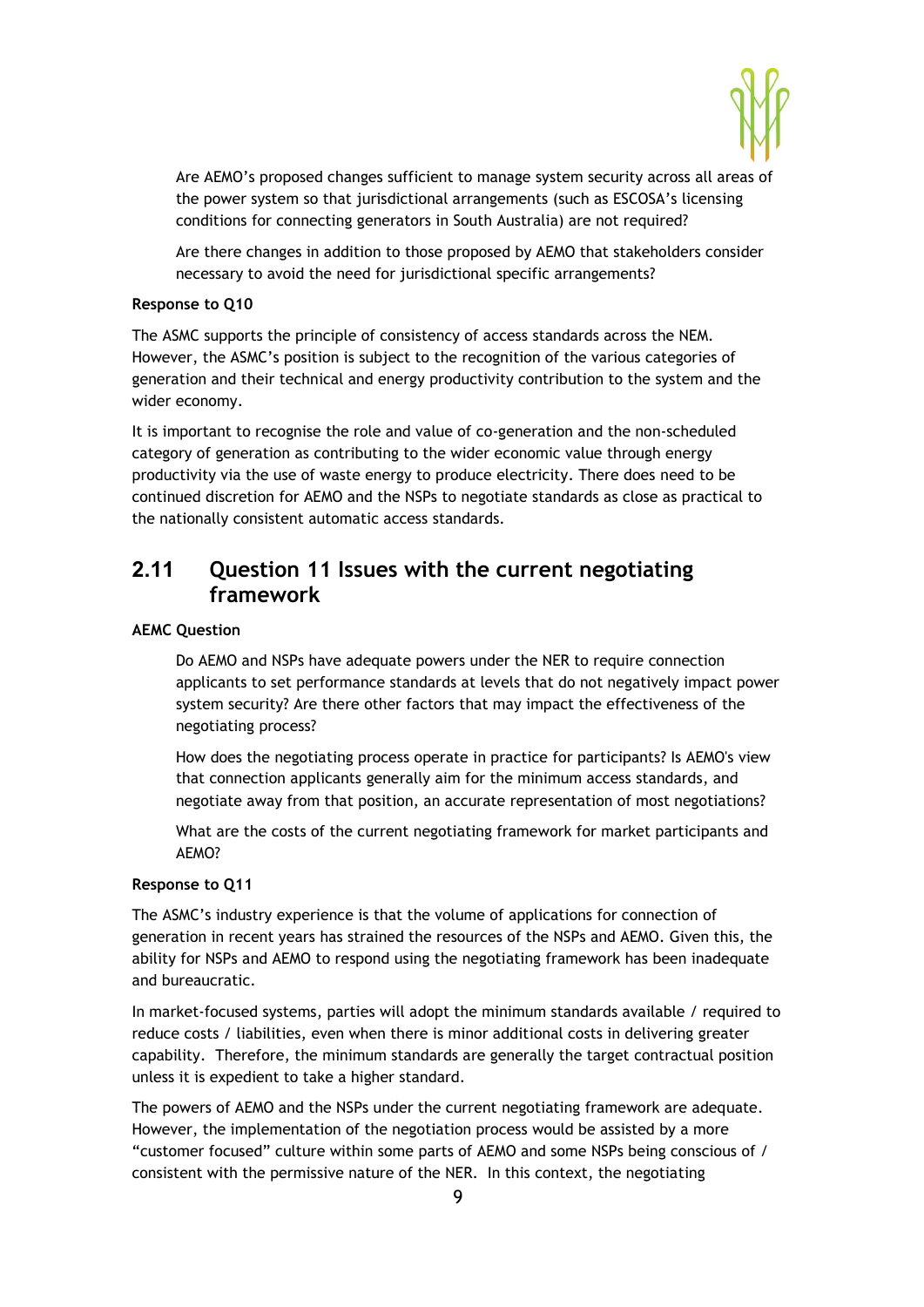

framework needs to encourage AEMO and NSPs to ensure that the security objectives under the NER are achieved but the mechanism for delivering that electrical outcome should be versatile.

## **2.12 Question 12 Rationale for a negotiating framework**

#### **AEMC Question**

Given the changing nature of connections to the power system, does the rationale for a negotiating framework governing the connection process remain appropriate? Do you value the ability to negotiate and why?

What are the appropriate respective roles of the automatic, minimum and negotiated access standards?

#### **Response to Q12**

The changing nature of the supply system - with a large number of much smaller generators compared with a small number of very large connected generating systems – requires more flexibility in the way the AEMO and participants maintain key objectives, including system security.

This diversity of supply (both size and geography) combined with diversity of technologies requires greater flexibility in assessment of impact of the proposed connection and tends to increase the inherent authoritative role of AEMO and NSPs. It is important to balance the AEMO / NSP's dominant negotiating position with the availability of detailed data, system limitations and constraints or concerns for security identified by AEMO and the appropriate NSP. This transparency is very important for achieving an appropriate balance in the negotiation of standards.

The proposed AEMO position of encouraging the automatic standard as the "notional" starting point (rather than the minimum standard) is reasonable, provided the negotiation process is flexible enough to manage the movement of final performance standards as a project develops. The framework of automatic / minimum / negotiated standards is still appropriate. This is particularly important as the uncertainty of the market frameworks for services continues and the slowness of change in market structures for the services that support security. The market structures are not responsive enough to manage the changes over the medium term. Hence, the use of the access standards to significantly contribute to managing security risks should be facilitated by the application of the negotiating standards.

The ASMC considers that the need for supporting system security is more important than an absolute minimisation of generator costs. However, the position is not a binary one but one of emphasis and relative importance. AEMO discretion should be facilitated to ensure that an appropriate balance between performance standards and hurdles to investment is achieved across the different geographies of the NEM as well as over time. The AEMO discretion should be guided by an independent body such as the Reliability Panel or the Energy Security Board. This guidance needs to evolve to address the impacts of emerging technologies, as well as to achieve balanced supply system technical outcomes / options.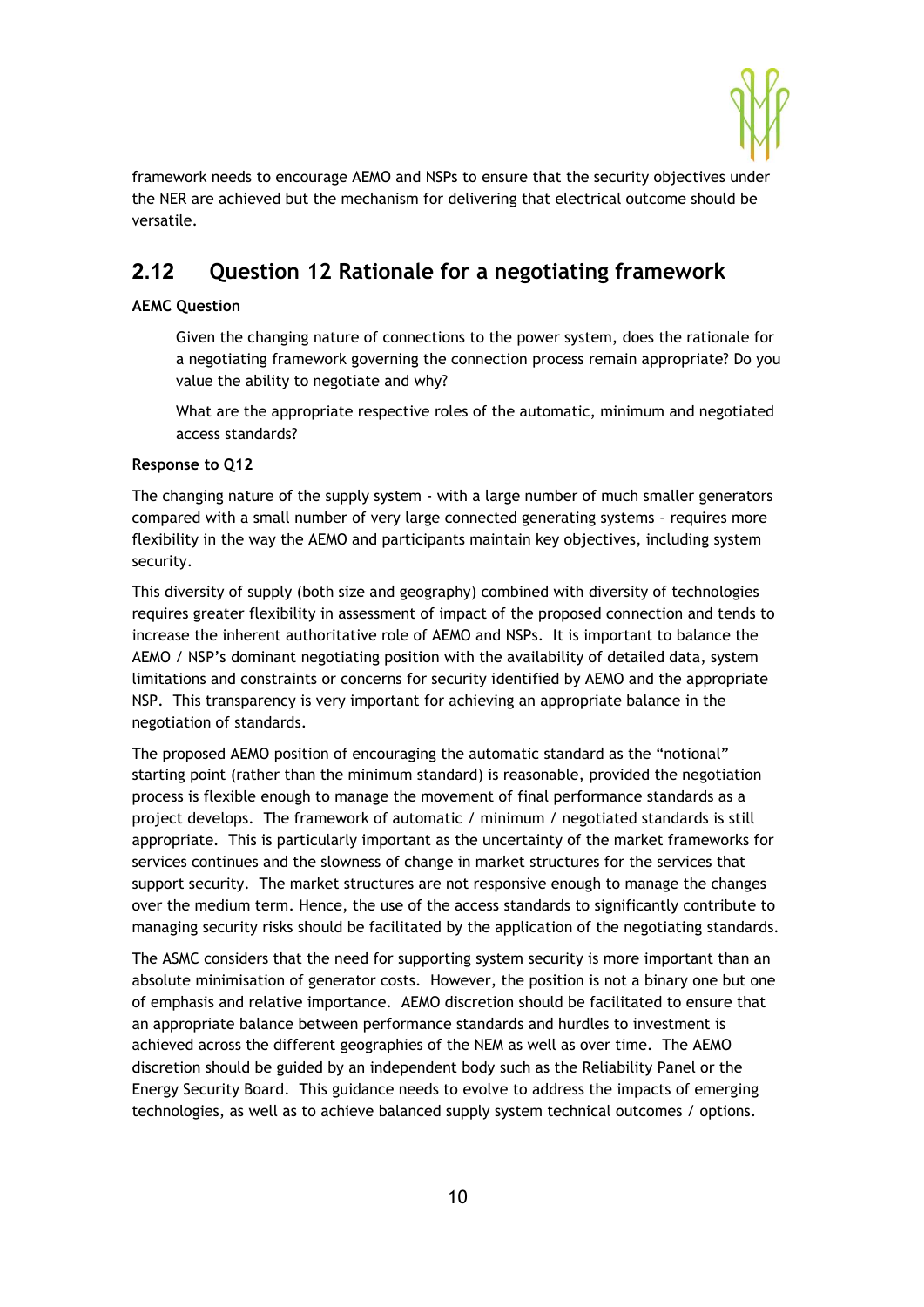

## **2.13 Question 13 AEMO's proposed changes to the negotiating framework**

#### **AEMC Question**

AEMO proposes changing the negotiations so that the onus is on the connection applicant to prove that they cannot practicably meet an automatic access standard. Does this change strike the appropriate balance between security and costs?

Would the proposed changes present unnecessary barriers to entry for particular technologies, scales or locations?

Would the proposed changes have any unintended adverse consequences for connecting MNSPs or large customers?

#### **Response to Q13**

The ASMC considers that a greater focus on achieving the automatic standard is reasonable. It is important in assessing the justification for accepting a negotiated standard that the value of wider benefits such as energy productivity is taken into account. Co-generation and non-scheduled generator requirements should be recognised for the additional value they provide through process optimisation beyond the electricity system.

The process for approving generator performance standards needs to account for the varying levels of system strength across the NEM. The extremities of the Grid do not have the same network strength as the meshed areas. Sugar mill generation is often connected in weaker parts of the network. Where the weakness of the local network creates a hurdle for generation meeting the automatic access standards, the value of the synchronous generation to the general strength of the system and the value of the energy productivity of the synchronous generation associated with sugar mill operations should be accepted as a basis for lower performance standards. The ASMC considers this approach as appropriate for reasons of fairness, equity and balance between the costs of higher generator performance standards and the value of co-generation in the weaker parts of the network.

In association with the focus on automatic, access standards should be flexible about how the standards are met. It may be feasible and desirable for a proposed connection to source a capability to complement its generation from a source that does not have the same connection point but has the same impact electrically on the system in the area. AEMC / AEMO should consider flexibility in relation to the connection point that the access standard capability is delivered when considering some generation. This requires NSPs and AEMO to judge the performance of the system around a generator connection rather than at a generator connection in isolation. This approach would need to be supported by appropriate guarantees or commercial arrangements to support the contention that security is enhanced or at least not at risk.

The ASMC is concerned about any additional impact of changes in access standards increasing the costs of connecting loads to the Grid. The disincentive for development of manufacturing and processing in Australia will increase with any additional costs and this is not in the best interests of Australia. The electricity supply system has a purpose to support the economic and social vision for the nation. Manufacture and food production are critical elements of the Australian economic vision. Hence, the loads represented by these activities